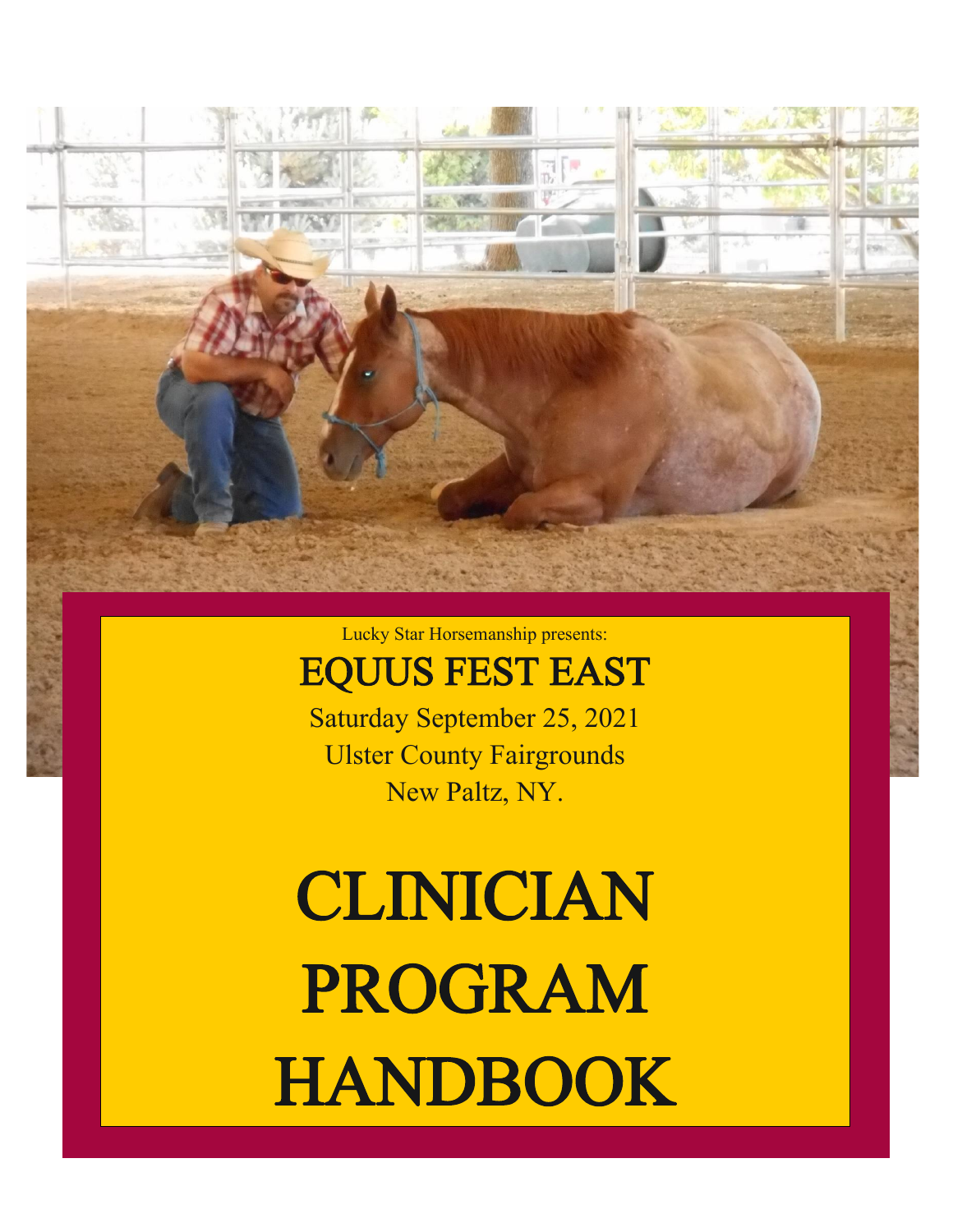### EQUUS FEST EAST: Clinician Program

Thank you for being part of the Equus Fest East family! Education is our primary focus for this one-day event happening on Saturday September 25, 2021 at the Ulster County Fairgrounds in New Paltz, NY. In order to bring quality education to the Attendees, we have crafted a Clinician Program that will benefit both the Attendees and the Clinician, The program allows the Clinician/Trainer a unique opportunity to get their message out to the active equestrians in the community who are looking for instruction, advice, and training in the most costeffective manner we can create, which is FREE!

#### The Equus Fest East Clinician Program will give participating Clinicians the following:

- FREE 10 x 10 Premium (indoor) booth space (if available). You can sell products, book services and interact with potential clients/students from your booth.
- REE arena time (one-hour) to perform demonstrations and "mini-lessons" with selected participants.
- FREE Trainer Talk time (30 minutes) to conduct an informal discussion on any horse related topic or Q & A session that they wish.
- FREE marketing on our event website, social media and through the event's traditional marketing efforts.
- FREE access to the "Green Room" during the event.

#### Clinicians will provide the following:

- At least one (1), one-hour demonstration/ mini-clinic in the Main Arena during the event.
- At least one (1) thirty-minute "Trainer Talk" session (unmounted, outside the Marshal Reception Hall) during the event.
- Interact with Attendees at your FREE booth during the event.
- Any booth display items, merchandise, tables, chairs needed for their booth.
- PA system and any props/ training tools they may need. (The site's PA system is not currently wireless.)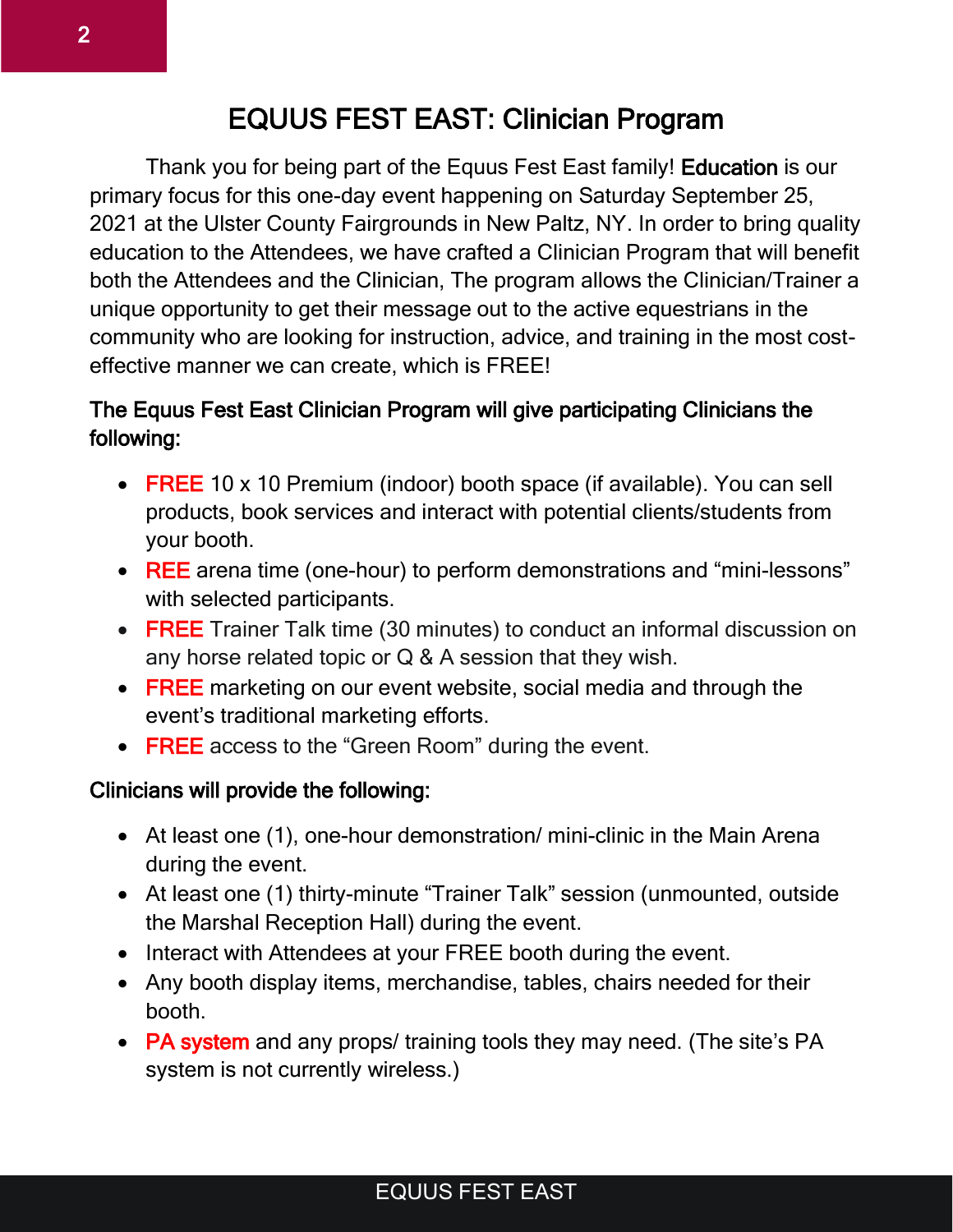#### Compensation:

On top of all the benefits provided by the event (see above), you may set a Participant Fee for anyone who wishes to work with you during your demonstrations/ mini-clinics. We will collect the fees for you and then provide these funds to you during Event Registration (7:00 AM -9:45 AM at the Show Office,). In short, you get paid before the event begins.

#### Demonstrations/ Trainer Talk/ Participants:

Clinicians determine the subject of their Demonstrations and "Trainer Talks." Clinicians determine their own Participant Rider Fee and number of Participant Riders, if any, in their session (we have had great success with our Clinicians charging between \$50.00 - \$65.00 per Participant Rider). We strongly suggest that Clinicians promote their participation at *Equus Fest "East"* through their marketing/ social media resources as well, to ensure maximum exposure, participation and opportunities to grow their business.

#### Confirmation of Participation:

Once we receive your participation request form we will review and notify you of its receipt. Spaces are limited for this event. The primary goal is to offer a diversity of approaches and disciplines for the education of the Attendees. The Clinician line-up will reflect this focus. Once a clinician has been selected we will begin to market their participation at Equus Fest East. Those selected will be notified by email.

#### Horse Housing/ Warm-Up Area:

Equus Fest "East" is a one-day event. Horses may be kept at their trailers or in temporary enclosures, provided by the Clinician, next to their trailer.

There will be access to the Warm Up Arena next to the Main Arena that will be designated a warm-up area (a map will be provided at Show Office when you sign in). You may warm up your horse(s) up to 20 minutes before your demonstration. Please do not disturb any on-going demonstrations during your warm up.

If you have any questions about horse housing or the warm-up area please contact us at **luckystarhorsemanship@gmail.com** or call us at (518) 303-2504, Monday-Friday, 9:00AM -5:00 PM, EST.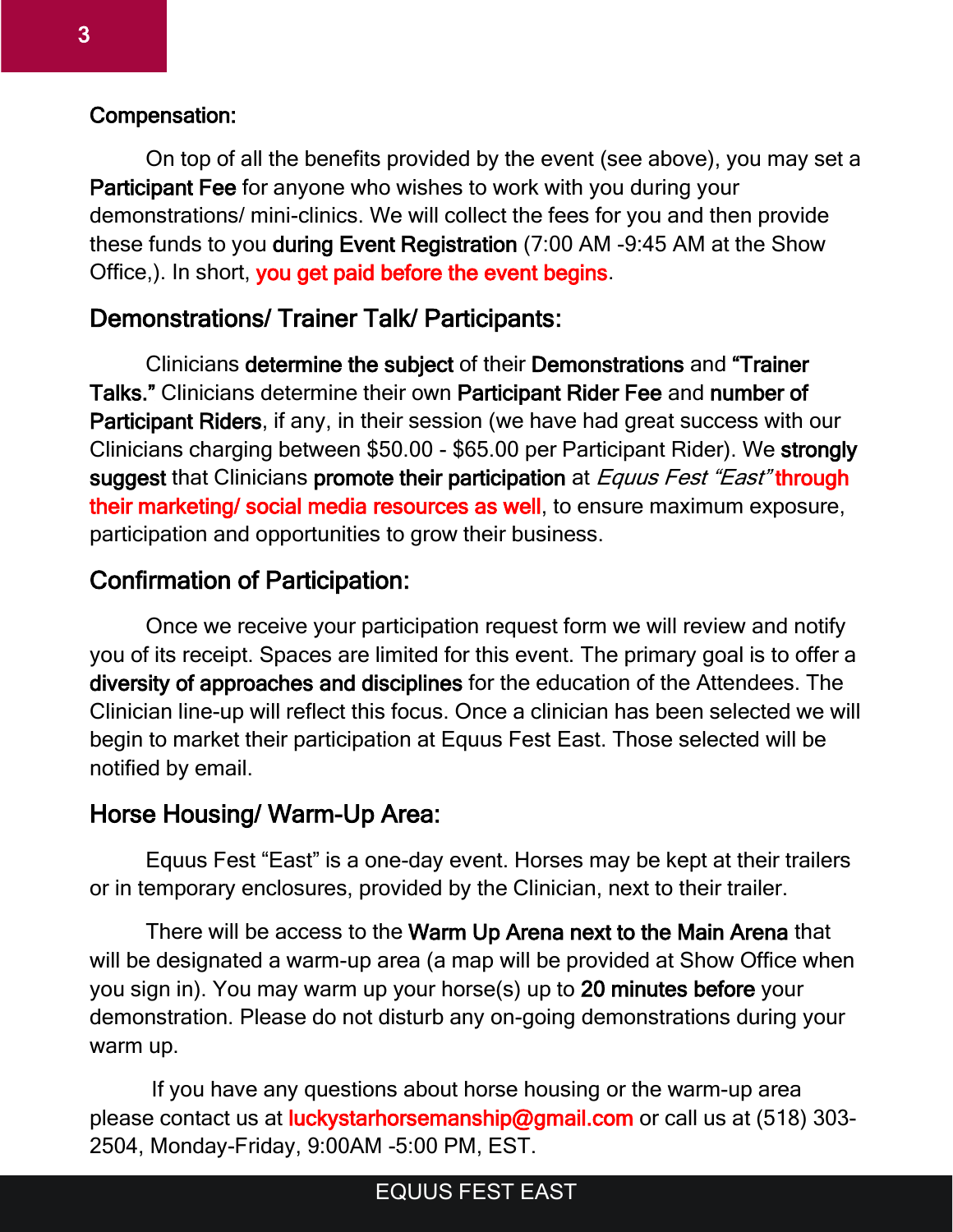#### GREEN ROOM

For the event Exhibitors and Clinicians there will "Green Room" near the Show Office. Exhibitors and Clinicians will have access to water, soda and some light snacks from 9:00 AM to 4:30 PM during the event. Just our way of saying "thank you" for being part of the celebration!

If you have any questions please feel free to contact us at [luckystarhorsemanship@gmail.com](mailto:luckystarhorsemanship@gmail.com) or call us at (530) 919-8767/ (518) 303- 2504.